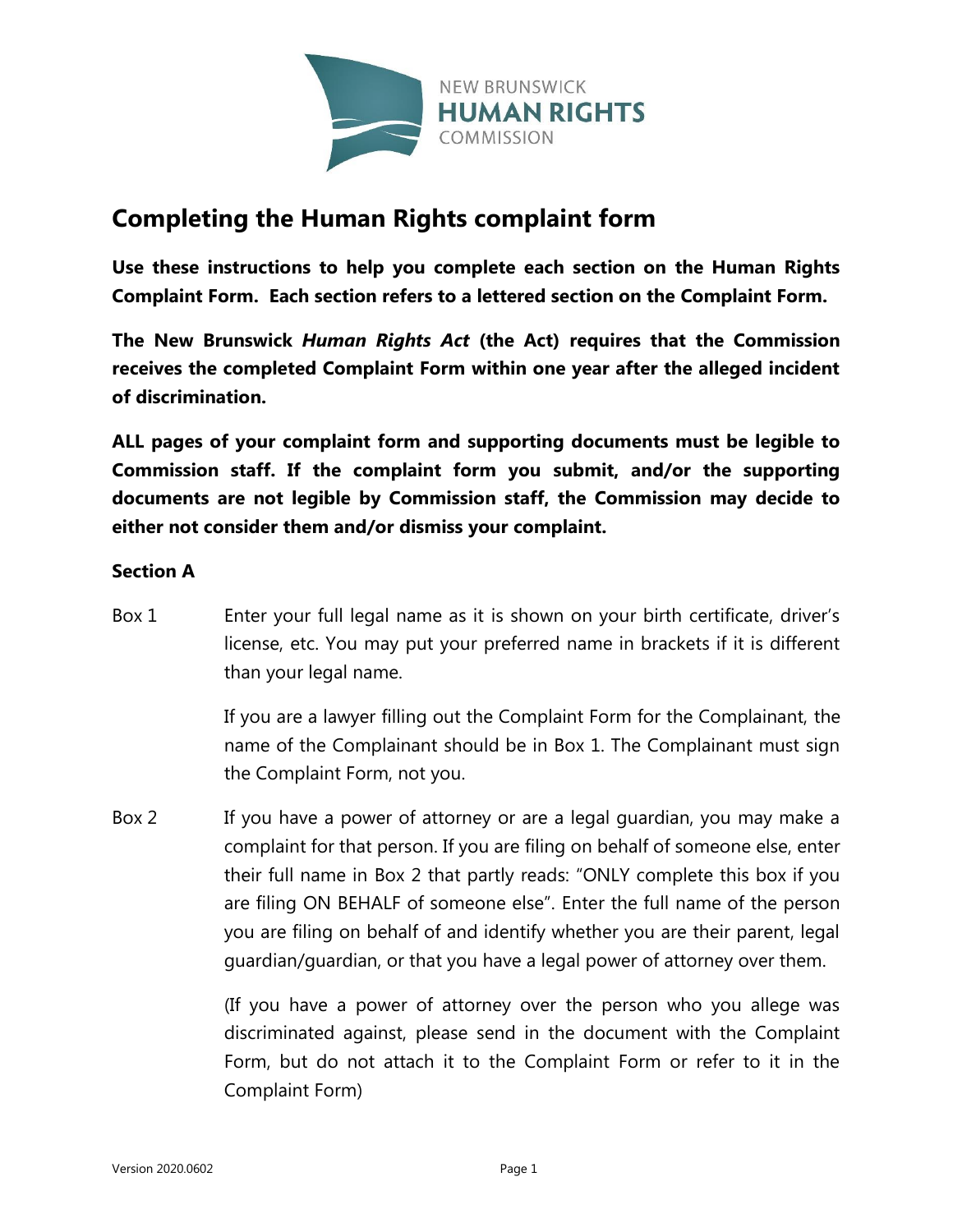Whether you are complaining for yourself or on behalf of someone else, you are the complainant.

### Box 3 **NEVER complete in the "For office use only" boxes.**

**Section B** Enter the respondent's name in Section B. If there is more than one respondent, please complete the additional respondent boxes.

> Make sure that you provide as much information as you can for each respondent, including their full name, their position (if applicable), and their contact information.

> It is important to properly identify the name of the business or organization. To find this information, you can look at items like Records of Employment, pay stubs, business cards, letterhead, websites, and telephone books.

> If your Complaint is about employment, name only the company or organization. Do not name individual people in this section unless you are employed by an individual or are alleging that individual harassed you on any of the grounds or that they sexually harassed you.

> If there are more respondents than boxes, please add an extra page to your Complaint Form with the contact information for the respondent, including their name, their position if applicable, their address and phone number. Ensure that you indicate that this information is part of Section B.

> You may want to contact the Commission at by e-mail: hrc.cdp@gnb.ca or by phone **1-888-471-2233** to help identify respondents to your Complaint. However, you will be the one ultimately responsible for identifying the respondent(s).

**Section C** To complete this section, check  $(\checkmark)$  the area(s) in which you believe discrimination took place. For example: employment, services, etc.

> Refer to the Introduction to the areas of discrimination guide available on our website.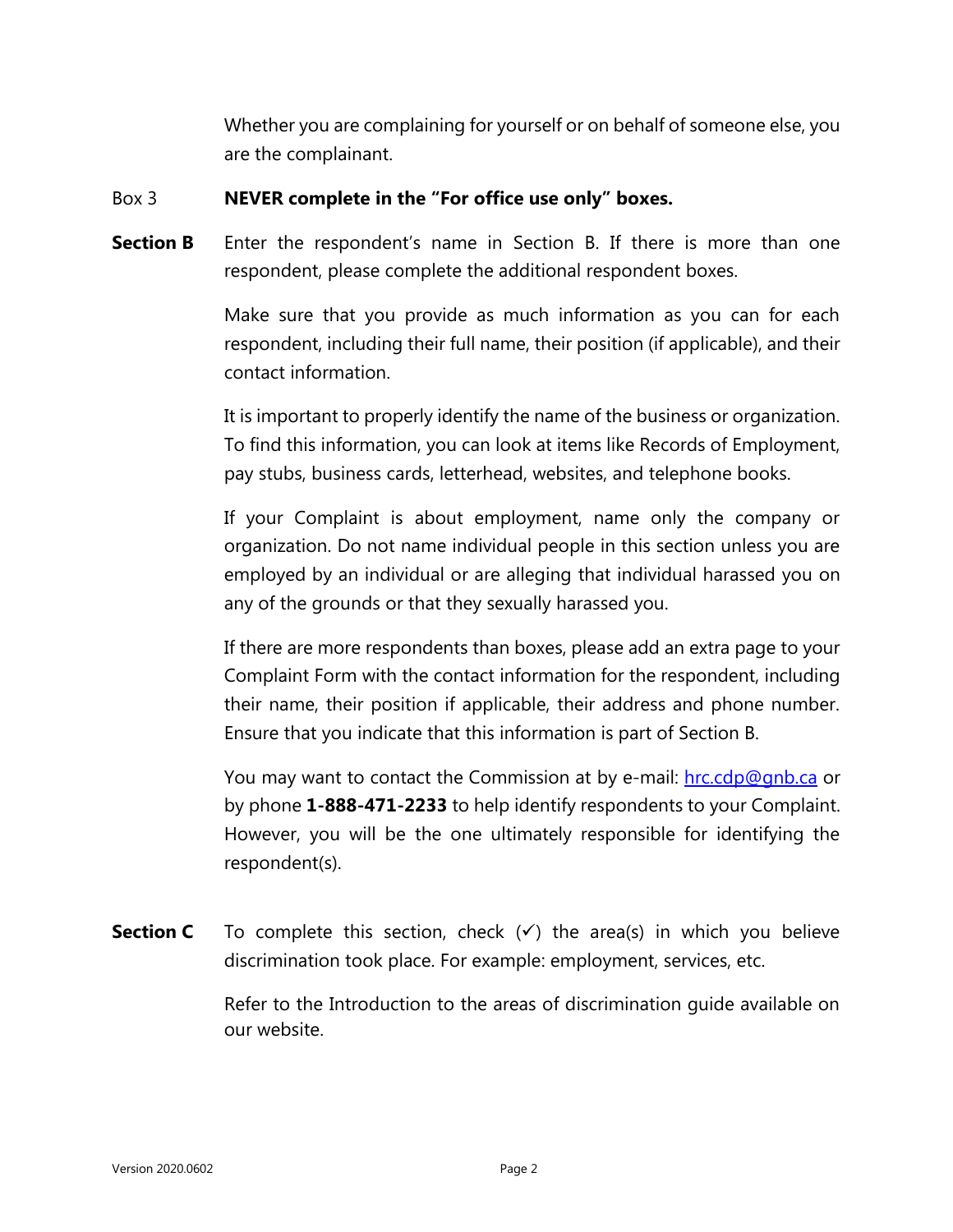**Section D** To complete this section, check  $(\checkmark)$  the ground(s) on which you believe discrimination took place. For example, your age, physical disability, etc.

> Identify your personal characteristics for each ground that you checked. For example, if you are alleging age discrimination, please fill in what your age is at the time of the discrimination, if you are alleging physical disability discrimination, please identify what your physical disability is, etc.

> Refer to the Introduction to the grounds of discrimination guide available on our website.

# **DO NOT identify your personal characteristics for the grounds that you are NOT alleging discrimination.**

**Section E** a) State when the discrimination started (year, month, day) and briefly describe what happened when it started. For example, "March 2, 2017- I was dismissed"; or "February 4, 2017, I was refused accommodations", etc.

> b) If it is not ongoing, state when the discrimination stopped and briefly describe what happened when it stopped (for example, "March 2, 2017, I was dismissed" or you were fired, you quit, etc.).

**Section F** Answer the question "Are you or were you involved in other proceedings dealing with the same incident(s)/allegations?" by using a check mark  $(\checkmark)$ .

> If the answer is yes, state what kind of proceeding(s) it is or was, for example a union grievance, a court case, etc.).

## **Section G This is the section that you will tell why you think you were discriminated against.**

**You can complete this section of your Complaint by answering the questions noted below for each incident of discrimination.** 

**If you decide to add more pages to this section of your Complaint by, please ensure that you number any pages that you add. Ensure that you indicate that this information is part of Section G.**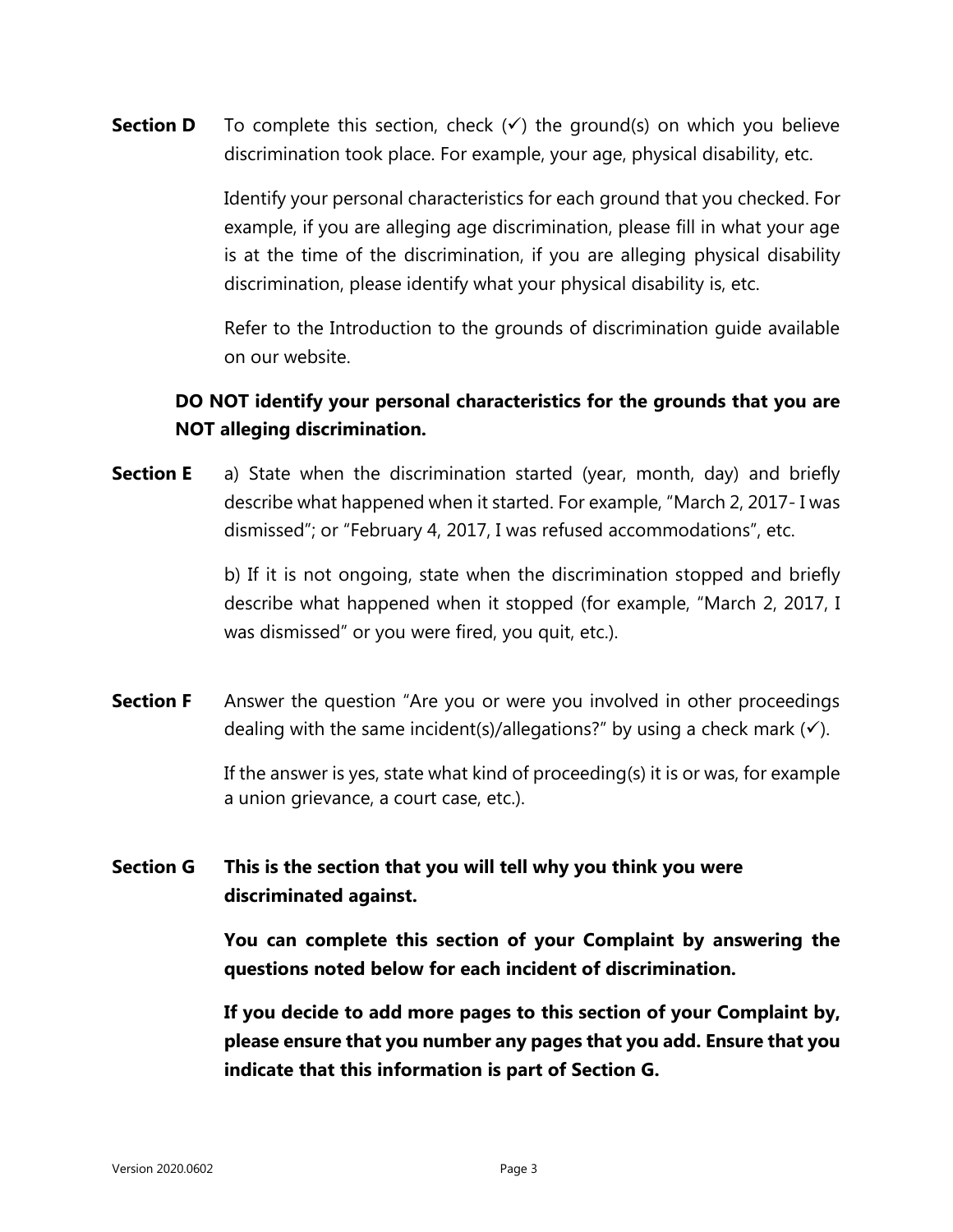The statements that you give in Section G should support your Complaint under the *Act* and will help the Commission decide if it can accept and proceed with your Complaint. It is important that you clearly describe each incident of discrimination or harassment you are claiming. For the area(s) and ground(s) that you checked in sections C and D, describe how each incident relates to the area(s) and ground(s) you checked.

For each separate incident, identify the date when it happened (year, month, day (if possible)) and:

- 1) State where it happened, when it happened, and who was involved;
- 2) State what happened and how it is connected to the ground(s) and area(s) you checked in Sections C and D;
- 3) State what each respondent did on this date by stating which respondent you are talking about and what that respondent did or said; and
- 4) State how did this negatively impact you.

If you need additional pages or include documentation such as letters, Record of Employment, medical notes, etc., to support your allegations, please remember to number each page you add to your Complaint. As well, all documents must be legible by Commission staff.

Please note that whatever you include in the Complaint Form may be shared with the Respondent(s).

**Section H** By signing the Complaint Form, you are stating that the information you are providing in the Complaint Form is true, to the best of your knowledge and belief.

Be sure to initial all statements found in Section H which include:

- 1) Acknowledging that you understand that the Commission may send a copy of your Complaint Form to the respondent(s);
- 2) Acknowledging that you understand that the Commission may send any supporting medical documentation and other important